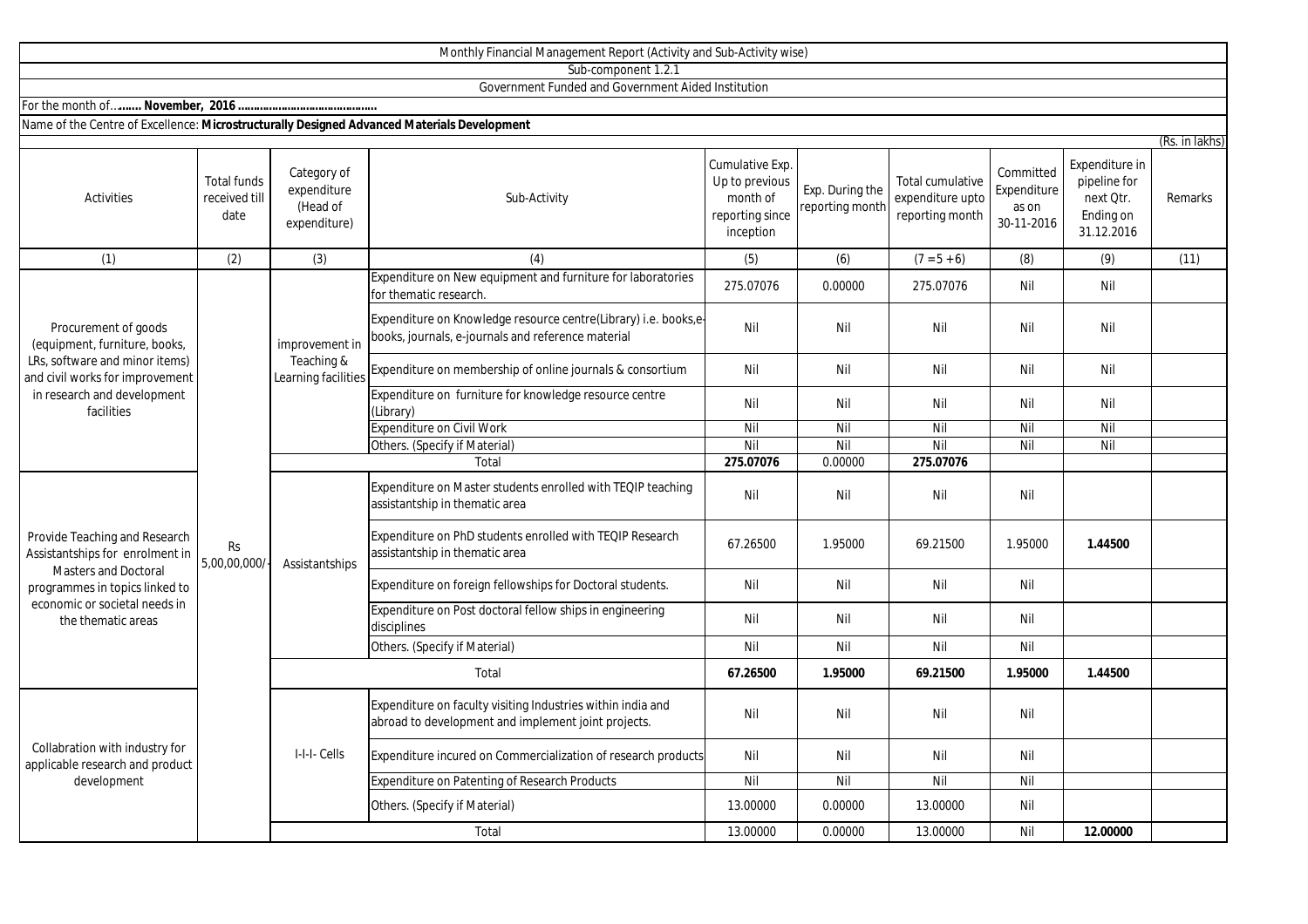| Activities                                                                                                                                                 | <b>Total funds</b><br>received till<br>date | Category of<br>expenditure<br>(Head of<br>expenditure) | Sub-Activity                                                                                                                                   | Cumulative Exp.<br>Up to previous<br>month of<br>reporting since<br>inception | Exp. During the<br>reporting month | Total cumulative<br>expenditure upto<br>reporting month | Committed<br>Expenditure<br>as on<br>30-11-2016 | Expenditure in<br>pipeline for<br>next Otr.<br>Ending on<br>31.12.2016 | Remarks |
|------------------------------------------------------------------------------------------------------------------------------------------------------------|---------------------------------------------|--------------------------------------------------------|------------------------------------------------------------------------------------------------------------------------------------------------|-------------------------------------------------------------------------------|------------------------------------|---------------------------------------------------------|-------------------------------------------------|------------------------------------------------------------------------|---------|
| National / International<br>collabration for Research and<br>Development activities with<br>$\mathsf{R}$<br>Academic Institutions and<br>& D organisations |                                             | <b>R&amp;D</b>                                         | Expenditure on Securing sponsored projects and Consultancy<br>assignments                                                                      | Nil                                                                           | Nil                                | Nil                                                     | Nil                                             |                                                                        |         |
|                                                                                                                                                            |                                             |                                                        | Expenditure on Publication of research papers in peer reviewed<br>journals                                                                     | 0.08092                                                                       | $\mathbf 0$                        | 0.08092                                                 | Nil                                             |                                                                        |         |
|                                                                                                                                                            |                                             |                                                        | Expenditure incured on Commercialization of research products                                                                                  | Nil                                                                           | Nil                                | Nil                                                     | Nil                                             |                                                                        |         |
|                                                                                                                                                            |                                             |                                                        | <b>Expenditure on Patenting of Research Products</b>                                                                                           | 2.89450                                                                       | 0.00000                            | 2.89450                                                 | Nil                                             |                                                                        |         |
|                                                                                                                                                            |                                             |                                                        | Expenditure on amount paid to Consultant for participation in<br>Research & Development and for delivering expert lectures                     | Nil                                                                           | Nil                                | Nil                                                     | Nil                                             |                                                                        |         |
|                                                                                                                                                            |                                             |                                                        | Expenditure on faculty visiting Industries within india and<br>abroad to development and implement joint projects.                             | Nil                                                                           | Nil                                | Nil                                                     | Nil                                             |                                                                        |         |
|                                                                                                                                                            |                                             |                                                        | Expenditure on characterization of sample of R & D projects                                                                                    | Nil                                                                           | Nil                                | Nil                                                     | Nil                                             |                                                                        |         |
|                                                                                                                                                            |                                             |                                                        | Expenditure on Presentation of paper in International Seminar,<br>Conference etc. by Doctoral students                                         | 18.55574                                                                      | 0.99993                            | 19.55567                                                | Nil                                             |                                                                        |         |
|                                                                                                                                                            |                                             |                                                        | Others. (Specify if Material)                                                                                                                  | 24.20659                                                                      | $\mathbf 0$                        | 24.20659                                                | Nil                                             |                                                                        |         |
|                                                                                                                                                            |                                             |                                                        | Total                                                                                                                                          | 45.73775                                                                      | 0.99993                            | 46.73768                                                | <b>Nil</b>                                      | 3.26232                                                                |         |
| Enhancing research competence<br>of faculty and knowledge sharing<br>in thematic areas, both within<br>India and abroad                                    |                                             | <b>FSD</b>                                             | Expenditure on faculty training for enhancement of Research<br>competence in thematic areas                                                    | 3.58528                                                                       | $\mathbf 0$                        | 3.58528                                                 | Nil                                             |                                                                        |         |
|                                                                                                                                                            |                                             |                                                        | Expenditure incurred on Participation by faculty in seminars,<br>conferences, workshops and Continuing Education Programes<br>(CEPs) etc.      | 1.76092                                                                       | $\Omega$                           | 1.76092                                                 | Nil                                             |                                                                        |         |
|                                                                                                                                                            |                                             |                                                        | Expenditure on Organizing thematic area training programmes,<br>workshops, seminars, conferences and Continuing Education<br>Programmes (CEPs) | 13.05503                                                                      | 0.00000                            | 13.05503                                                | Nil                                             |                                                                        |         |
|                                                                                                                                                            |                                             |                                                        | Expenditure on staff development                                                                                                               | Nil                                                                           | Nil                                | Nil                                                     | Nil                                             |                                                                        |         |
|                                                                                                                                                            |                                             |                                                        | Expenditure on seed grant to researchers to venture into new<br>directions within the specified theme.                                         | Nil                                                                           | Nil                                | Nil                                                     | Nil                                             |                                                                        |         |
|                                                                                                                                                            |                                             |                                                        | Others. (Specify if Material)                                                                                                                  | Nil                                                                           | Nil                                | Nil                                                     | Nil                                             |                                                                        |         |
|                                                                                                                                                            |                                             | Total                                                  |                                                                                                                                                | 18.40123                                                                      | 0.00000                            | 18.40123                                                | 22.5                                            | 9.09877                                                                |         |
| Incremental operating cost                                                                                                                                 |                                             | <b>IOC</b>                                             |                                                                                                                                                | 22.64391                                                                      | 0.97337                            | 23.61728                                                | 0.63000                                         | 3.14272                                                                |         |
| <b>GRAND TOTAL</b>                                                                                                                                         |                                             |                                                        | 442.11865                                                                                                                                      | 3.92330                                                                       | 446.04195                          | 25.08000                                                | 28.94881                                        |                                                                        |         |